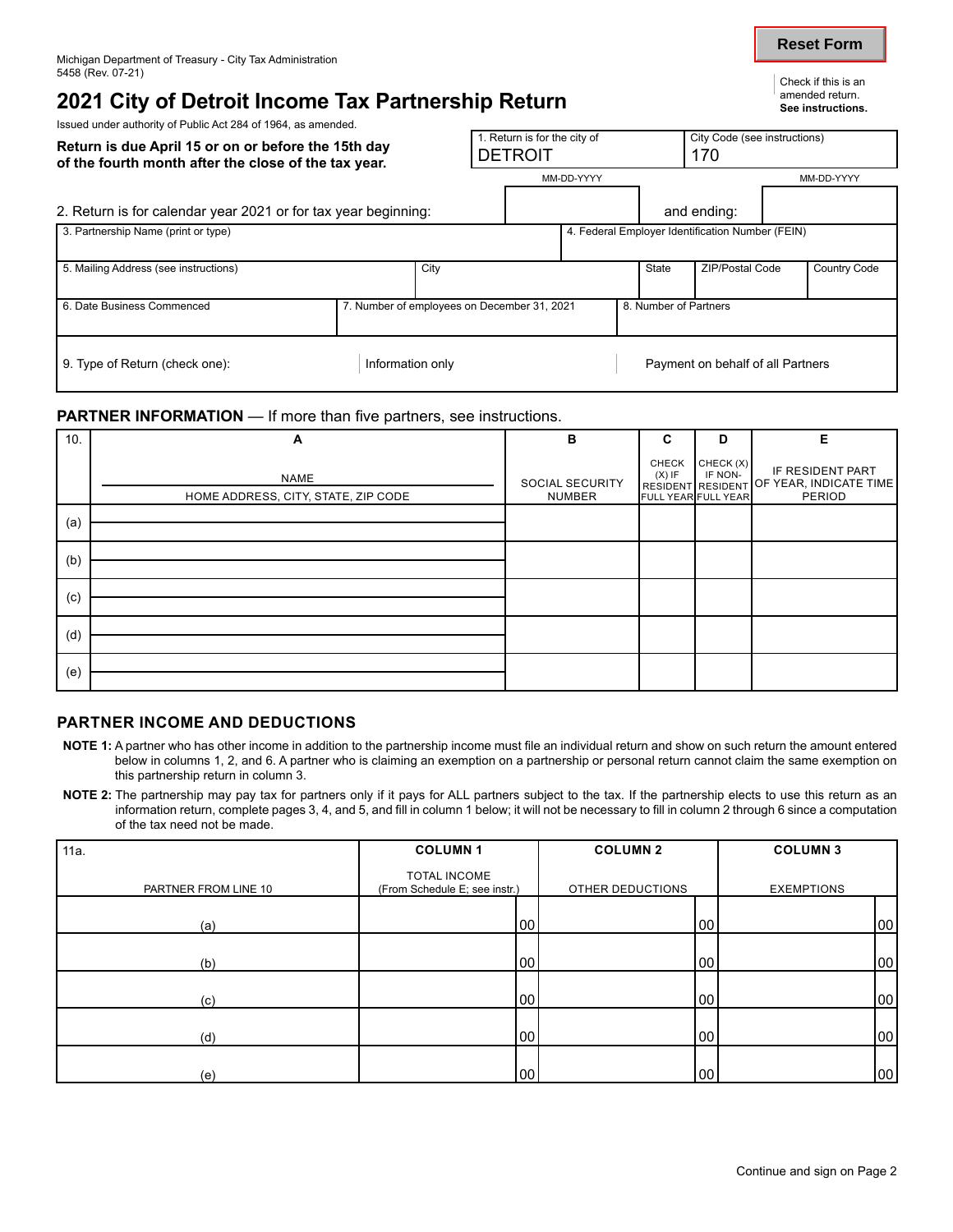#### **PARTNER INCOME AND DEDUCTIONS — CONTINUED**

| 11b. |                                                                                                            | <b>COLUMN 4</b>                                                                                                                                                     |        | <b>COLUMN 5A</b>                                   |    | <b>COLUMN 5B</b>                                                                                                                                 |     | <b>COLUMN 6</b>                      |        |
|------|------------------------------------------------------------------------------------------------------------|---------------------------------------------------------------------------------------------------------------------------------------------------------------------|--------|----------------------------------------------------|----|--------------------------------------------------------------------------------------------------------------------------------------------------|-----|--------------------------------------|--------|
|      | <b>PARTNER</b><br>FROM LINE 10                                                                             | <b>TAXABLE INCOME</b><br>(Subtract Col. 2 and 3 from Col. 1)                                                                                                        |        | <b>RESIDENT TAX</b><br>(Multiply Column 4 by 2.4%) |    | NONRESIDENT TAX<br>(Multiply Column 4 by 1.2%)                                                                                                   |     | <b>CREDITS</b><br>(See instructions) |        |
|      | (a)                                                                                                        |                                                                                                                                                                     | $00\,$ |                                                    | 00 |                                                                                                                                                  | 00  |                                      | $00\,$ |
|      |                                                                                                            |                                                                                                                                                                     |        |                                                    |    |                                                                                                                                                  |     |                                      |        |
|      | (b)                                                                                                        |                                                                                                                                                                     | $00\,$ |                                                    | 00 |                                                                                                                                                  | 00  |                                      | 00     |
|      | (c)                                                                                                        |                                                                                                                                                                     | 00     |                                                    | 00 |                                                                                                                                                  | 00  |                                      | 00     |
|      | (d)                                                                                                        |                                                                                                                                                                     | $00\,$ |                                                    | 00 |                                                                                                                                                  | 00  |                                      | 00     |
|      | (e)                                                                                                        |                                                                                                                                                                     | 00     |                                                    | 00 |                                                                                                                                                  | 00  |                                      | 00     |
|      |                                                                                                            |                                                                                                                                                                     |        |                                                    |    |                                                                                                                                                  |     |                                      |        |
|      |                                                                                                            |                                                                                                                                                                     |        |                                                    |    |                                                                                                                                                  | 12. |                                      | 00     |
|      | <b>PAYMENTS AND CREDITS</b>                                                                                |                                                                                                                                                                     |        |                                                    |    |                                                                                                                                                  |     |                                      |        |
|      |                                                                                                            |                                                                                                                                                                     |        |                                                    |    |                                                                                                                                                  | 13. |                                      | 00     |
| 14.  |                                                                                                            | Payments and credits on 2021 City of Detroit Partnership Income Tax Quarterly Estimated Payment                                                                     |        |                                                    |    |                                                                                                                                                  |     |                                      |        |
|      |                                                                                                            |                                                                                                                                                                     |        |                                                    |    |                                                                                                                                                  | 14. |                                      | 00     |
|      |                                                                                                            |                                                                                                                                                                     |        |                                                    |    |                                                                                                                                                  | 15. |                                      | 00     |
| 16.  |                                                                                                            | Total payments and credits. Add lines 13, 14, and 15. (This total must agree with the total of line 11b,                                                            |        |                                                    |    |                                                                                                                                                  | 16. |                                      | 00     |
|      | <b>TAX DUE OR REFUND</b>                                                                                   |                                                                                                                                                                     |        |                                                    |    |                                                                                                                                                  |     |                                      |        |
|      |                                                                                                            | 17. Tax Due. Subtract line 16 from line 12. If line 12 is less than line 16, leave blank and continue to line 18                                                    |        |                                                    |    |                                                                                                                                                  | 17. |                                      | 00     |
| 18.  |                                                                                                            |                                                                                                                                                                     |        |                                                    |    |                                                                                                                                                  | 18. |                                      | 00     |
|      | 19. Credit Forward. Amount on line 18 to be credited forward and used as an estimated payment for the next |                                                                                                                                                                     |        |                                                    |    |                                                                                                                                                  |     |                                      |        |
|      |                                                                                                            |                                                                                                                                                                     |        |                                                    |    |                                                                                                                                                  | 19. |                                      | 00     |
|      |                                                                                                            |                                                                                                                                                                     |        |                                                    |    |                                                                                                                                                  | 20. |                                      | 00     |
|      |                                                                                                            |                                                                                                                                                                     |        |                                                    |    |                                                                                                                                                  |     |                                      |        |
|      |                                                                                                            | Taxpayer Certification. I declare under penalty of perjury that the information in this<br>return and attachments is true and complete to the best of my knowledge. |        |                                                    |    | <b>Preparer Certification.</b> I declare under penalty of perjury that this<br>return is based on all information of which I have any knowledge. |     |                                      |        |
|      |                                                                                                            |                                                                                                                                                                     |        |                                                    |    | Preparer's PTIN, FEIN or SSN                                                                                                                     |     |                                      |        |

| By checking this box, I authorize the Michigan Department of Treasury<br>to discuss my return with my preparer. |                         | Preparer's PTIN, FEIN or SSN                                     |
|-----------------------------------------------------------------------------------------------------------------|-------------------------|------------------------------------------------------------------|
| Authorized Signature for Tax Matters                                                                            |                         | Preparer's Business Name (print or type)                         |
| Authorized Signer's Name (print or type)                                                                        | Date                    | Preparer's Business Address and Telephone Number (print or type) |
| Title                                                                                                           | <b>Telephone Number</b> |                                                                  |

**ALL RETURNS,** mail to: Michigan Department of Treasury, City Tax Administration, PO Box 30813, Lansing MI 48909.

**WITH PAYMENT.** Pay amount on line 17. Make check payable to "State of Michigan - Detroit." Print taxpayer FEIN, the tax year, and "Form 5458" on the front of the check. Do not staple the check to the return.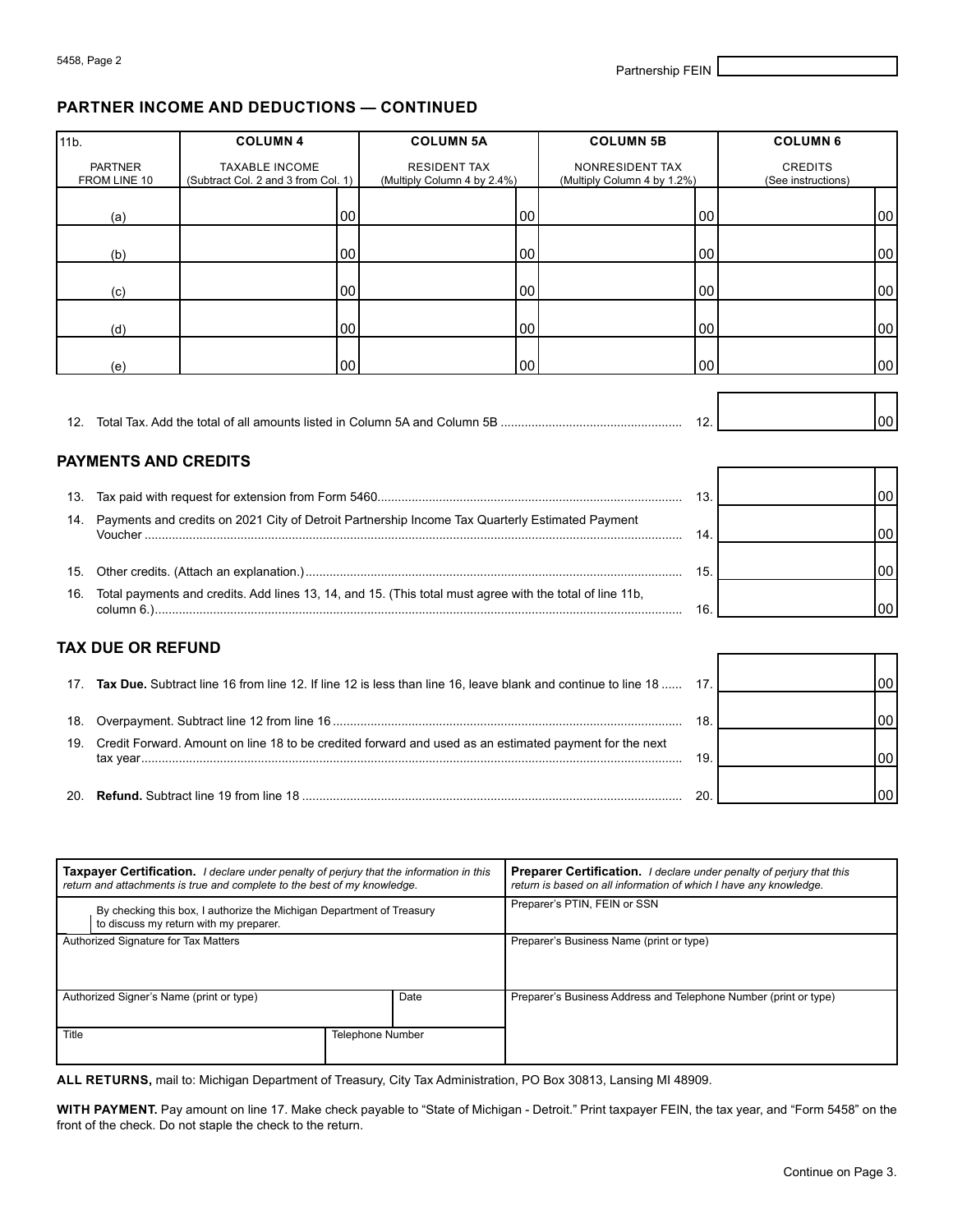5458, Page 3 Partnership FEIN

#### **SCHEDULE C — INCOME FROM PARTNERSHIP**

| A. Partnership Name (print or type)   |                                        |  |       | B. Reported for the Year Ending (MM-DD-YYYY) |                     |  |  |  |  |
|---------------------------------------|----------------------------------------|--|-------|----------------------------------------------|---------------------|--|--|--|--|
| C. Principal Business Activity        |                                        |  |       |                                              |                     |  |  |  |  |
| D. Business Location (Street Address) | City                                   |  | State | ZIP/Postal Code                              | <b>Country Code</b> |  |  |  |  |
| E. Telephone Number                   | F. Name of Person in Charge of Records |  |       |                                              |                     |  |  |  |  |

### **ORDINARY INCOME FROM BUSINESS**

| 1.  |                                                                                                                                                                                             | 1.   | 00   |
|-----|---------------------------------------------------------------------------------------------------------------------------------------------------------------------------------------------|------|------|
| 2.  |                                                                                                                                                                                             | 2.   | 00   |
| 3.  |                                                                                                                                                                                             | 3.   | 00   |
| 4.  | Inventory at beginning of year. (If different from the prior year's closing inventory, include explanation)                                                                                 | 4.   | 00   |
| 5.  |                                                                                                                                                                                             | 5.   | 00   |
| 6.  |                                                                                                                                                                                             | 6    | 00   |
| 7   |                                                                                                                                                                                             | 7.   | 00   |
| 8.  |                                                                                                                                                                                             | 8.   | 00   |
| 9.  |                                                                                                                                                                                             | 9.   | 00   |
| 10. |                                                                                                                                                                                             | 10.  | 00   |
| 11. |                                                                                                                                                                                             | 11.  | 00   |
| 12. |                                                                                                                                                                                             | 12.  | 00   |
| 13. |                                                                                                                                                                                             | 13.  | 00   |
| 14. |                                                                                                                                                                                             | 14.  | 00   |
| 15. |                                                                                                                                                                                             | 15.  | 00   |
| 16. |                                                                                                                                                                                             | 16.  | 00   |
|     | <b>OTHER BUSINESS DEDUCTIONS</b>                                                                                                                                                            |      |      |
| 17. |                                                                                                                                                                                             | 17.  | 00   |
| 18. | Payments to partners - salaries and interest - enter here and on Schedule E, column 4                                                                                                       | 18.  | 00   |
| 19. |                                                                                                                                                                                             | 19.  | 00   |
| 20. |                                                                                                                                                                                             | 20.  | 00   |
| 21. |                                                                                                                                                                                             | 21.  | 00   |
| 22. |                                                                                                                                                                                             | 22.  | 00   |
| 23. |                                                                                                                                                                                             | 23.  | 00   |
| 24. |                                                                                                                                                                                             | 24.  | 00   |
| 25. |                                                                                                                                                                                             | 25.  | 00   |
| 26. |                                                                                                                                                                                             | 26.  | 00   |
| 27. | Interest and other costs included in line 24 which were incurred in connection with the production of tax<br>exempt income or partners personal expenses which were charged to the business | 27.  | 00   |
|     | Total adjusted ordinary income from business for the year. Add lines 25, 26 and 27. Enter here and on                                                                                       |      |      |
| 28. |                                                                                                                                                                                             | 28.  | 00   |
|     | <b>OTHER PARTNERSHIP INCOME OR LOSS</b> (Taxable or nontaxable depending on residency or partners)                                                                                          |      |      |
|     | NOTE: Amounts on lines 33 through 36 should agree with amount reported on federal partnership form 1065, Schedule D.                                                                        |      |      |
|     | 20 Dividonde                                                                                                                                                                                | າດ I | امما |

|                                                                                                           | 29.  | 1001   |
|-----------------------------------------------------------------------------------------------------------|------|--------|
|                                                                                                           | 30   | l 00 l |
|                                                                                                           | 31   | 1001   |
|                                                                                                           | 32.  | l 00 l |
|                                                                                                           | 33   | .00 I  |
|                                                                                                           | 34   | .00 I  |
|                                                                                                           | 35   | 00     |
|                                                                                                           | -36. | 1001   |
|                                                                                                           | 37   | .00 I  |
|                                                                                                           | 38   | 00     |
|                                                                                                           | 39   | .00 I  |
| 40. Total partnership income to account for in this return. Add line 28, lines 31 through 36, and line 39 | 40.  | 00     |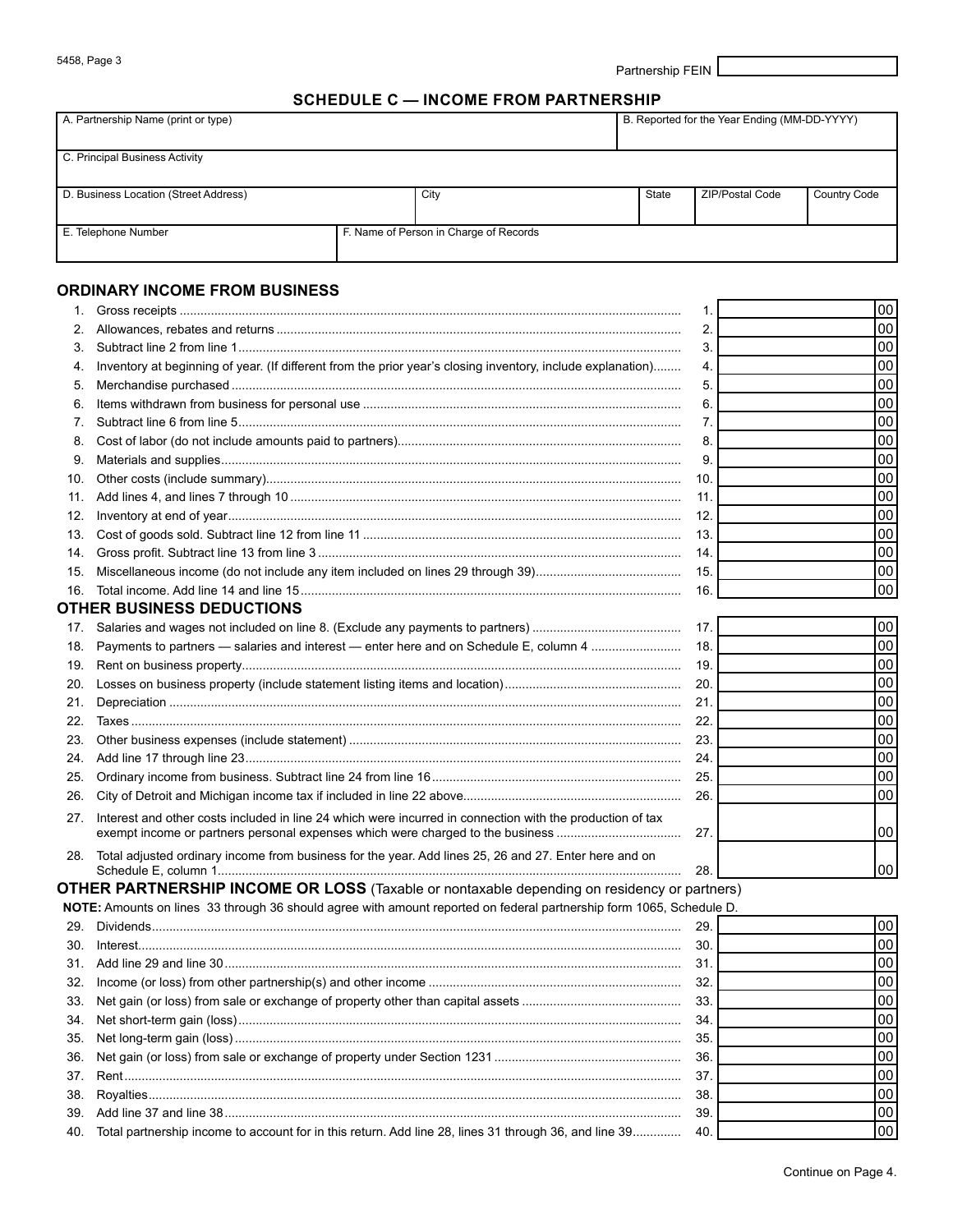| 5458, Page 4 |                  |
|--------------|------------------|
|              | Partnership FEIN |

#### **SCHEDULE B —NONBUSINESS INCOME OR LOSS: INTEREST, DIVIDENDS, SALE OR EXCHANGE OF PROPERTY, RENTS, ROYALTIES, ETC.**

|    | <b>INTEREST AND DIVIDENDS</b>                         |     | <b>COLUMN1</b> |
|----|-------------------------------------------------------|-----|----------------|
|    |                                                       |     | 00             |
|    |                                                       | 2   | 00             |
|    |                                                       |     | 00             |
|    | <b>SALE OR EXCHANGE OF PROPERTY</b>                   |     |                |
|    |                                                       |     | 00             |
|    |                                                       | 5   | 00             |
|    | <b>RENTS AND ROYALTIES:</b>                           |     |                |
|    |                                                       | 6   | 00             |
|    | INCOME FROM OTHER PARTNERSHIPS, ESTATES, TRUSTS, ETC. |     |                |
|    |                                                       |     | 00             |
| 8. |                                                       | 8   | 00             |
| 9. |                                                       | 9   | 00             |
|    |                                                       | 10. | 00             |

|     |                                                                                     |      | <b>DISTRIBUTION OF COLUMN 1</b>                                                       | <b>DISTRIBUTION OF COLUMN 3</b>                                                                      |                                                                                            |  |  |
|-----|-------------------------------------------------------------------------------------|------|---------------------------------------------------------------------------------------|------------------------------------------------------------------------------------------------------|--------------------------------------------------------------------------------------------|--|--|
|     | <b>COLUMN 2</b><br>PORTION OF COLUMN 1<br>APPLICABLE TO RESIDENT<br><b>PARTNERS</b> |      | <b>COLUMN3</b><br>PORTION OF COLUMN 1<br>APPLICABLE TO NONRESIDENT<br><b>PARTNERS</b> | <b>COLUMN 4</b><br><b>EXCLUDABLE PORTION OF</b><br>COLUMN 3 - NOT TAXABLE TO<br>NONRESIDENT PARTNERS | <b>COLUMN 5</b><br>PORTION OF COLUMN 3<br><b>TAXABLE TO NONRESIDENT</b><br><b>PARTNERS</b> |  |  |
| 11. | Distribution<br>of line 3                                                           | 00   | 00                                                                                    | 00                                                                                                   | 00                                                                                         |  |  |
| 12. | Distribution<br>of line 5                                                           | 00   | 00                                                                                    | 00                                                                                                   | 00                                                                                         |  |  |
| 13. | Distribution<br>of line 6                                                           | 00   | 00                                                                                    | 00                                                                                                   | 00                                                                                         |  |  |
| 14. | Distribution<br>of line 9                                                           | 00   | 00                                                                                    | 00                                                                                                   | 00                                                                                         |  |  |
| 15. | Add lines 11,<br>12, 13 and 14                                                      | 1001 | 00                                                                                    | 00                                                                                                   | 00                                                                                         |  |  |

#### **SCHEDULE E – SUMMARY OF SCHEDULES B AND C**

|                   | <b>COLUMN1</b>                                                               | <b>COLUMN 2</b>                                                                                       | <b>COLUMN3</b>                                                    | <b>COLUMN 4</b>                                                                     |
|-------------------|------------------------------------------------------------------------------|-------------------------------------------------------------------------------------------------------|-------------------------------------------------------------------|-------------------------------------------------------------------------------------|
| <b>PARTNER</b>    | <b>INCOME FROM BUSINESS</b><br><b>OPERATIONS FROM</b><br>SCHEDULE C, LINE 28 | APPORTIONMENT %<br>FROM SCHEDULE D, LINE 3e,<br><b>FOR NONRESIDENTS</b><br>(Enter 100% for residents) | ALLOCATED INCOME<br>(Multiply Column 1<br>by percent in column 2) | PAYMENT TO PARTNERS -<br><b>SALARIES AND INTEREST</b><br>(From schedule C, line 18) |
| (a)               | 00                                                                           | $\frac{9}{6}$                                                                                         | 00                                                                | 00                                                                                  |
| (b)               | 00                                                                           | $\%$                                                                                                  | 00                                                                | 00                                                                                  |
| (c                | 00                                                                           | $\%$ .                                                                                                | 00                                                                | 00                                                                                  |
| (ď                | 00                                                                           | $\%$                                                                                                  | 00                                                                | 00                                                                                  |
| (e)               | 00                                                                           | $\%$                                                                                                  | 00                                                                | 00                                                                                  |
| <b>Totals</b><br> | 00                                                                           | $\frac{9}{6}$                                                                                         | 00                                                                | 00                                                                                  |

|                | <b>COLUMN 5</b>                | <b>COLUMN 6A</b>               | <b>COLUMN 6B</b>               | <b>COLUMN7</b>             |
|----------------|--------------------------------|--------------------------------|--------------------------------|----------------------------|
|                | PORTION OF COLUMN 4            | NONBUSINESS INCOME             | NONBUSINESS INCOME             |                            |
|                | <b>EARNED IN THE CITY</b>      | <b>TAXABLE TO RESIDENT</b>     | <b>TAXABLE TO NONRESIDENT</b>  |                            |
|                | (See calculation at the bottom | PARTNERS (Equal to Schedule B, | PARTNERS (Equal to Schedule B, | <b>TOTAL INCOME</b>        |
| <b>PARTNER</b> | of page 5)                     | column 2, line 15)             | column 5, line 15)             | (Add columns 3, 5, 6A, 6B) |
| (a)            | 00                             | 00                             | 00 <sub>1</sub>                | 00                         |
| (b)            | 00                             | 00                             | 00 <sub>0</sub>                | 00                         |
| (c)            | 00                             | 00 <sub>1</sub>                | 00 <sub>0</sub>                | 00                         |
| (d)            | 00                             | 00                             | 00 <sub>1</sub>                | 00                         |
| (e)            | 00                             | 00                             | 00 <sub>1</sub>                | 00                         |
| Totals         | 00                             | 00                             | 00 <sub>1</sub>                | 00                         |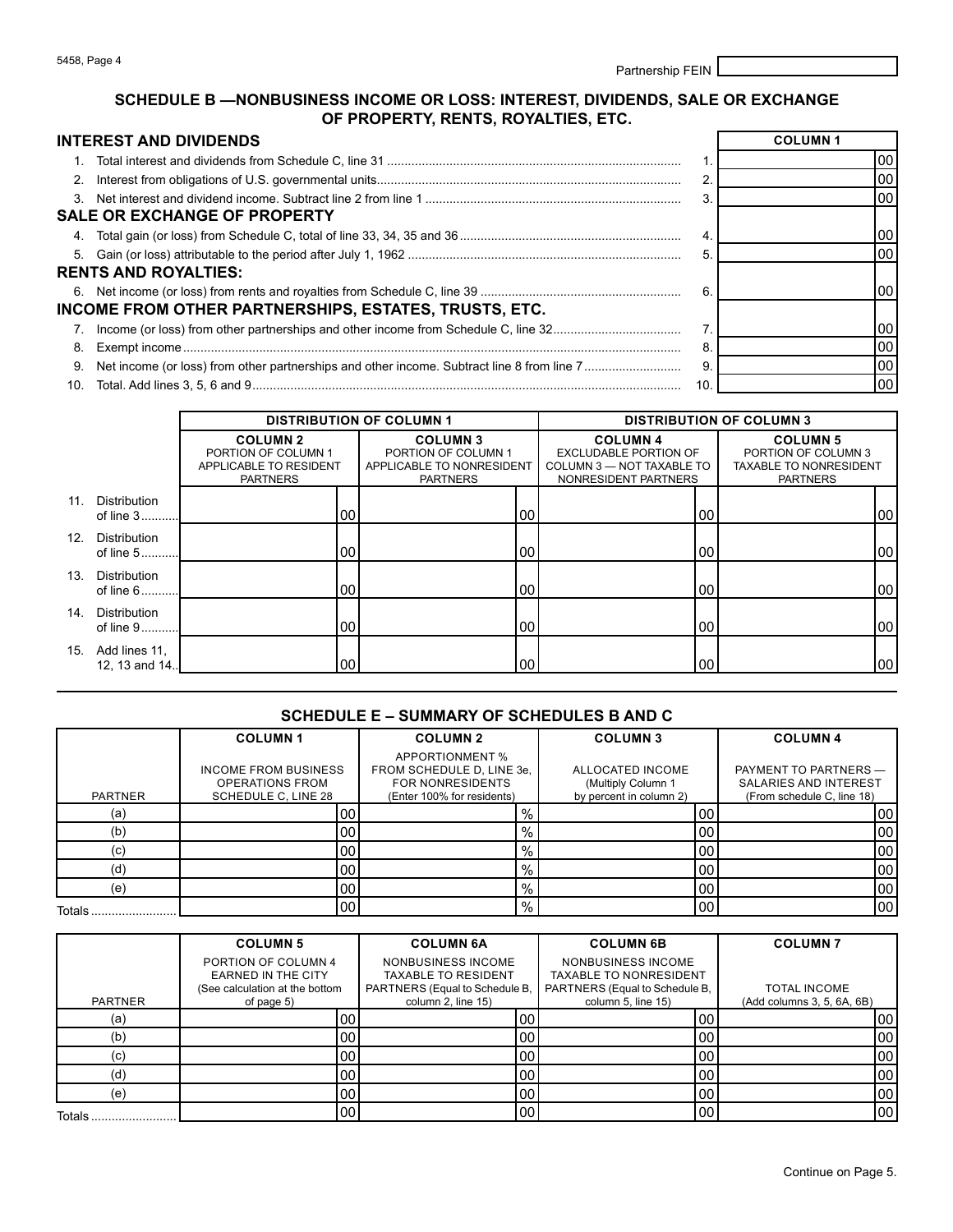5458, Page 5 Partnership FEIN

In the case of a taxpayer authorized by the Finance Director to use one of the special formula, attach complete computations and furnish the following:

1. For locations in city

a. Copy of approval letter b. Percentage used. Enter here and on Schedule D, line 3e \_

#### **SCHEDULE D — INCOME APPORTIONMENT**

|    | FUI IUCQUUIS III CILY                                                                                        |                |      |  |  |
|----|--------------------------------------------------------------------------------------------------------------|----------------|------|--|--|
|    |                                                                                                              | 1a.            | 00   |  |  |
|    | b.                                                                                                           | 1 <sub>b</sub> | 00   |  |  |
|    |                                                                                                              | 1c.            | 00   |  |  |
|    | Total wages, salaries, commissions and other compensation of all employees located in city<br>d.             | 1d.            | 00   |  |  |
|    | е.                                                                                                           | 1e.            | 00   |  |  |
| 2. | For locations everywhere                                                                                     |                |      |  |  |
|    | a. Average net book value of real and tangible personal property located everywhere                          | 2a.            | 00   |  |  |
|    | b.                                                                                                           | 2b.            | 00   |  |  |
|    | C.                                                                                                           | 2c             | 00   |  |  |
|    | Total wages, salaries, commissions and other compensation of all employees located everywhere<br>d.          | 2d.            | 00   |  |  |
|    | е.                                                                                                           |                | 00   |  |  |
| 3. | Apportionment. If there are no locations outside the city in line 2, see instructions for completing line 3. |                |      |  |  |
|    |                                                                                                              | 3а.            | $\%$ |  |  |
|    | Wages, salaries, commissions and other compensation. Divide line 1d by line 2d<br>b.                         | 3b.            | %    |  |  |
|    | C.                                                                                                           | 3c.            | %    |  |  |
|    | d.                                                                                                           | 3d.            | %    |  |  |
|    |                                                                                                              | Зе.            | %    |  |  |

#### **INSTRUCTIONS FOR INCOME APPORTIONMENT FORMULA — SCHEDULE D**

In order to use the separate accounting method, permission must be location. requested in writing from the administrator not more than 90 days after<br>the beginning of the taxpayer's year.<br>the use or possession of real property rented or leased, including public

**Line 1a, 2a, 3a:** In line 1a, enter the average net book value of the real warehouse storage charges.<br>and tangible personal property owned and located in the City of Detroit. In **a lot and and 2d**, In line 1d

The average net book value of real and tangible personal property may employees during the year. be determined by adding the net book values at the beginning of the year<br>and the net book values at the end of the year and dividing the sum by<br>two. If this method will not properly reflect the average net book value<br>of ta

The income apportionment percentage is to be applied by NONRESIDENT<br>
partners to their distributive share of business income if business activity for rented real property located in the City of Detroit. In line 2b, enter t partners to their distributive share of business income if business activity for rented real property located in the City of Detroit. In line 2b, enter the of the partnership is conducted both within and without the City o gross annual rent multiplied by 8 for all rented real property regardless of

and tangible personal property owned and located in the City of Detroit. In<br>line 2a, enter the average net book value of all real and tangible personal<br>property owned by the business, regardless of location.<br>Detroit during

**Instructions for the computation of salaries, interest or guaranteed payments to be included in Schedule E, Column 5.** 

**This schedule is to be filled in by nonresident partners who performed part of their services in Detroit.**

#### **USE A SEPARATE SCHEDULE FOR EACH PARTNER**

|                                                                                                           | $\%$            |
|-----------------------------------------------------------------------------------------------------------|-----------------|
|                                                                                                           | 00 <sup>1</sup> |
| 5. Salaries and interest earned in Detroit. Multiply line 4 by percentage on line 3. Carry to Schedule E, | 00 <sub>1</sub> |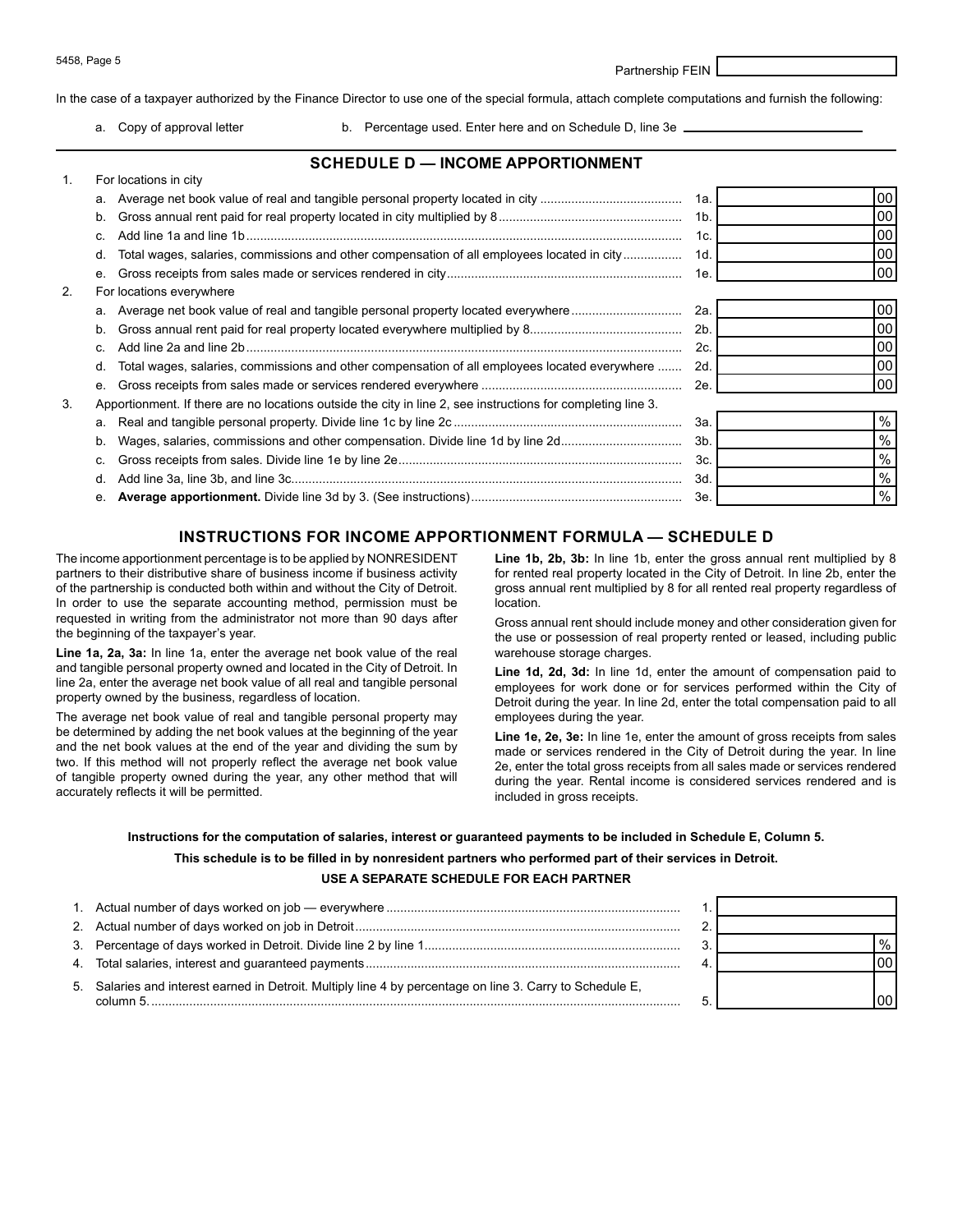# **Instructions for Form 5458 City of Detroit Income Tax Partnership Return**

#### **Line-by-line instructions**

Lines not listed are explained on the form.

#### **Partner Information**

Line 10: The partner identified on this line will be designated as letters a, b, c, d and e on the remainder of the form. The information for that specific taxpayer will be detailed in line 11a and line 11b. The partnership information will also be detailed in Schedule E using the same letter designation.

**More than five partners:** If reporting for more than five partners, the taxpayer will complete multiple copies of line 10, line 11a, line 11b and Schedule E to account for all partners. The remainder of the return, including all schedules, will be completed using the total of all partners. The taxpayer may also choose to attach a separate document detailing the required information for all partners (line 10, line 11a, line b and Schedule E) in lieu of completing multiple copies of this return. However, all other partnership information must be completed using the required Form 5458.

#### **PARTNER INCOME AND DEDUCTIONS**

A partner who has other income in addition to the partnership income must file an individual return and show on such return the amount entered on line 11a, columns 1, 2, and 6. A partner who is claiming an exemption on a partnership or personal return cannot claim the same exemption on this partnership return in Column 3.

The partnership may pay tax for partners only if it pays for ALL partners subject to the tax. If the partnership elects to use this return as an information return, complete pages 3, 4, and 5, and fill in line 11a, column 1; it will not be necessary to fill in line 11a, columns 2 through 6, since a computation of the tax need not be made.

**Line 11a, column 1:** The amounts to be inserted in line 11, column 1, are transferred from Schedule E on Page 4 of the return. Complete schedules B, C, D and E first.

Line 11a, column 2: Any items of income which are nontaxable and which are included in column 1 are to be deducted in column 2. These items will include the net operating loss deduction (NOLD), etc. The net operating loss (NOL) carryover is handled in the same manner as provided by the Federal Internal Revenue Code, except that the Detroit Income Tax Ordinance does not provide for a carryback of such losses. Nonresident partners must allocate the NOL to Detroit at the percentage of business conducted in Detroit in the year in which the loss was sustained. A schedule of computations must be attached for all entries in column 2.

Line 11a, column 3: A \$600 exemption is allowed for each individual partner, his/her spouse and his/her dependents. Additional exemptions are allowed if the taxpayer or his/ her spouse is 65 or over; is blind; is deaf; or is paraplegic, quadriplegic, hemiplegic or totally and permanently disabled. A spouse may be taken as an exemption on the partnership return only if such spouse has no income subject to the Detroit Income Tax.

**Line 11a, column 6:** Compute the total amount of estimated income tax payments for the tax year, prior year credit forward, extension payment, tax paid by another partnership and, for resident individual partners, the total of any credits for tax paid to another city.

**Line 12:** Add the total of all amounts listed in line 11a, column 5A and column 5B. If reporting for more than five partners, and submitting multiple pages with partner information, enter on line 12 the totals of all partners as reported in line 11a, column 5A and column 5B.

#### **PAYMENTS AND CREDITS**

**Line 14:** Enter the total amount for estimated income tax payments for the tax year and prior year credit forward.

Line 15: Enter the total amount of tax paid by another partnership and, for resident individual partners, the total of any credits for tax paid to another city.

#### **TAX DUE OR REFUND**

**Line 17:** Subtract line 16 from line 12. The tax due should be submitted, with a completed Form 5458, to the address from the "Payment" section below. If line 12 is less than line 16, leave this line blank and continue to line 18.

**Line 18:** Subtract line 12 from line 16, and enter the amount of the overpayment. If an overpayment exists, a taxpayer may elect a refund of all or a portion of the amount and/or designate all or a portion of the overpayment to be used as an estimated payment for the next tax year.

**Line 19:** To credit any amount of the overpayment to next year's estimated tax, enter the amount to be credited forward.

**Line 20:** To receive the overpayment as a refund (less the amount credited forward), enter the amount to be refunded.

#### **PAYMENT**

Make check payable to STATE OF MICHIGAN – DETROIT. Write the taxpayer's FEIN, the tax year, and "Form 5458" on the check. Mail the check, with the completed return, to:

Michigan Department of Treasury City Tax Administration PO Box 30813 Lansing MI 48909

#### **Amending a Return**

To amend a return, check the box at the top of page one and complete the entire return, using corrected data as necessary. Attach a statement explaining the reason for the amended return. If a refund was issued with a previously filed return, include the amount of that refund in the total on line 14.

Include all forms and documents filed with the original return, even if not amending those items. Do not include a copy of the previous return.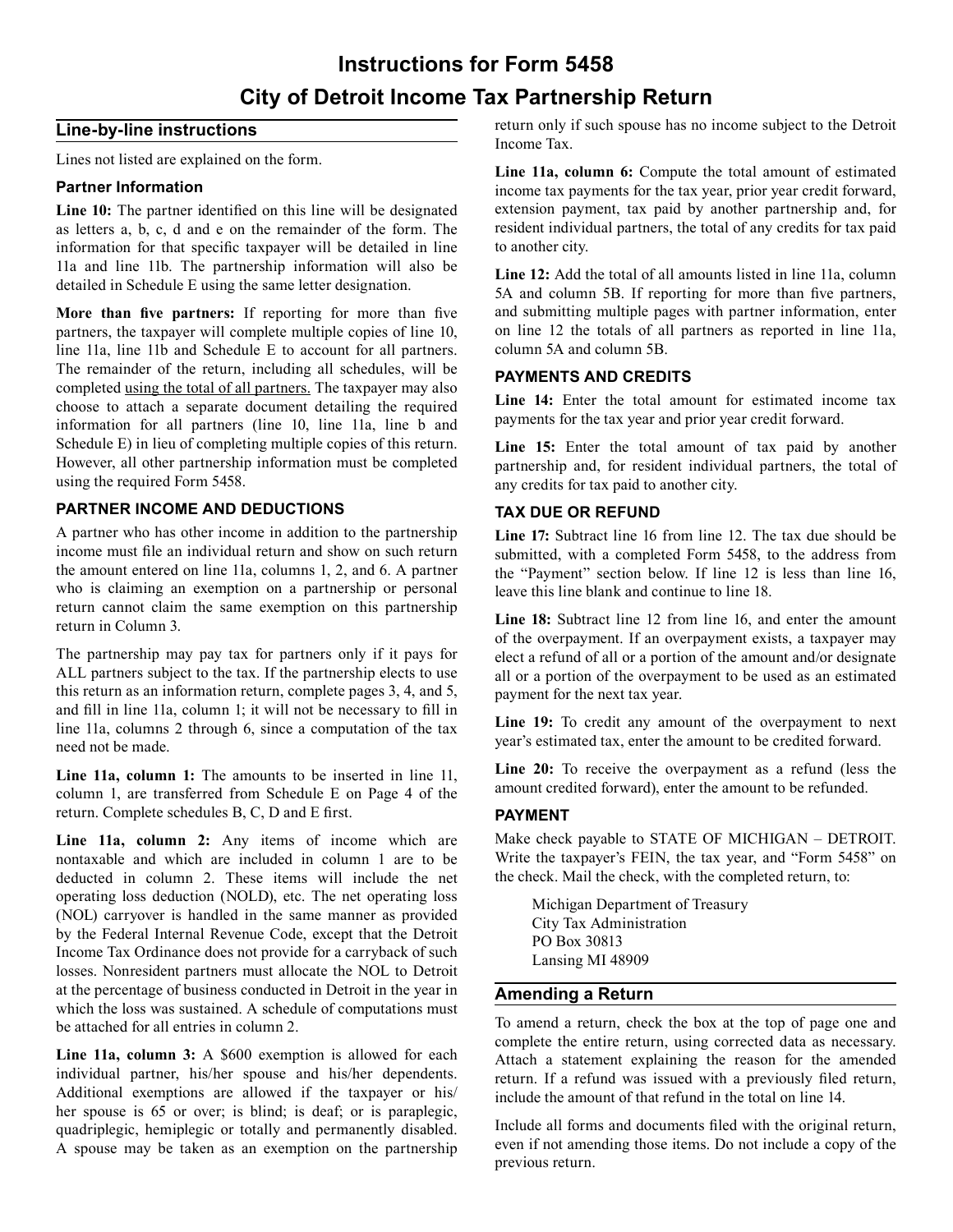#### **Taxpayer Certification**

By signing this return, the signing partner or officer declares that the filer has power of attorney from each participant to file a composite return on his or her behalf. Treasury will mail refund checks, assessments and all correspondence to the filing company at the address indicated on the return. The filing company must agree to be responsible for the payment of any additional tax, interest and penalties as finally determined. Issues involving the tax liability reported on a composite return will be resolved with the filing company. In unusual circumstances, Treasury may contact the participants.

#### **Schedule C — Income from Partnership**

Schedule C is used to indicate all of the income of the partnership which may be subject to the Detroit tax. Line 28 of Schedule C reflects the total of the partnership ordinary income from business operations, and lines 29 through 31 of Schedule C reflects the total nonbusiness income of the partnership.

Ordinary income from business on Schedule C, line 28, will carry to Schedule E, column 1.

Nonbusiness income on Schedule C, lines 25 through 40, will carry to Schedule B. Instructions for Schedules B and E will indicate how amounts transferred from Schedule C are to be allocated to the individual partners.

#### **SCHEDULE B — Nonbusiness Income or Loss**

Schedule B is used to allocate the total nonbusiness income of the partnership between the total amount distributable to resident partners and the total amount distributable to nonresident partners.

Nonresident income is further allocated to compute the total income of nonresident partners which is subject to the Detroit tax. (Resident partners are taxed on their entire distributive share of nonbusiness income.) After determining the total taxable income for each class of partners, these totals are transferred to Schedule E wherein an analysis is made to show the amounts of nonbusiness income applicable to the individual partners.

#### **INTEREST AND DIVIDENDS**

**Line 1, column 1:** Enter the total partnership income from interest and dividends from Schedule C, line 31.

**Line 2, column 1:** Deduct the total nontaxable interest (interest from obligations of the United States and U.S. governmental units).

Line 11: The total calculated on line 3, column 1, is to be apportioned between the amount applicable to resident partners (line 11, column 2) and the amount applicable to nonresident partners (line 11, column 3). Since interest and dividend income is not taxable to nonresidents, the entire amount shown on line 11, column 3, will also be inserted on line 11, column 4, as excludable income of nonresidents.

#### **SALES OR EXCHANGE OF PROPERTY**

Line 4, column 1: Enter the total net gain or loss from all sales and exchange of property as shown in Schedule C, lines 33 through 36.

Line 5, column 1: Calculating this line is a two-step process: 1) Exclude any gain or loss on the sale of obligations of the United States which are included in line 4; 2) enter on line 5 only that portion of the remainder of line 4 which represents gain or loss attributable to the period after July 1, 1962.

If the property was acquired prior to July 1, 1962, the basis may be the adjusted fair market value of the property on July 1, 1962, (July 2 closing price for traded securities), or the gain or loss applicable to the period after June 30, 1962, may be computed by multiplying the total gain or loss by the ratio of the months the property was held after June 30, 1962, to the total months the property was held.

Line 12: The nonresident excludable portion of the amount shown in line 12, column 3, to be entered in line 12, column 4, is that portion of the gain (or loss) which arose from the sale or exchange of intangible assets, and of tangible property located outside of Detroit. The remaining portion of line 12, column 3, which is to be entered on line 12, column 5, will then include gain (or loss) attributable to the period after June 30, 1962, from the sale or exchange of tangible property located in Detroit.

#### **RENTS AND ROYALTIES**

Line 6, column 1: Enter the total net income (or loss) from all rents and royalties.

**Line 13:** Complete line 13, columns 2, 3, and 4, as a distribution of the amount entered in line 6. Subtract column 4 (net income or loss from royalties and rents attributable to property outside Detroit) from column 3 and enter the difference in column 5.

#### **ESTATES, TRUSTS, ETC. INCOME FROM OTHER PARTNERSHIPS,**

Line 7, column 1: Enter the net income (or loss) from other partnerships and other income from Schedule C, line 32.

Line 8, column 1: Enter any income which is specifically exempt for all taxpayers (interest on U.S. governmental obligations, etc.) and which was included in the amount on line 7.

Line 14: Complete line 14, columns 2, 3, and 4, as a distribution of the amount entered in line 9. Subtract column 4 (income not taxable to nonresidents) from column 3 and enter the difference in column 5.

#### **Schedule E — Summary of Schedules B and C**

**COLUMN 1:** Enter each individual partner's share of ordinary adjusted business income from Schedule C, Line 28.

 **COLUMN 2 (Complete Schedule D first):** Enter the appropriate business allocation percentage based upon partner entity type. Individual resident and partnership partners use a 100% allocation. Individual nonresident, estate, trust, corporation, exempt entity and foreign government partners enter the business allocation percentage from Schedule D, line 3e, or the special allocation percentage authorized. Disregarded entity and nominee partners enter the appropriate allocation percentage based upon the entity type of the actual owner of the partnership interest.